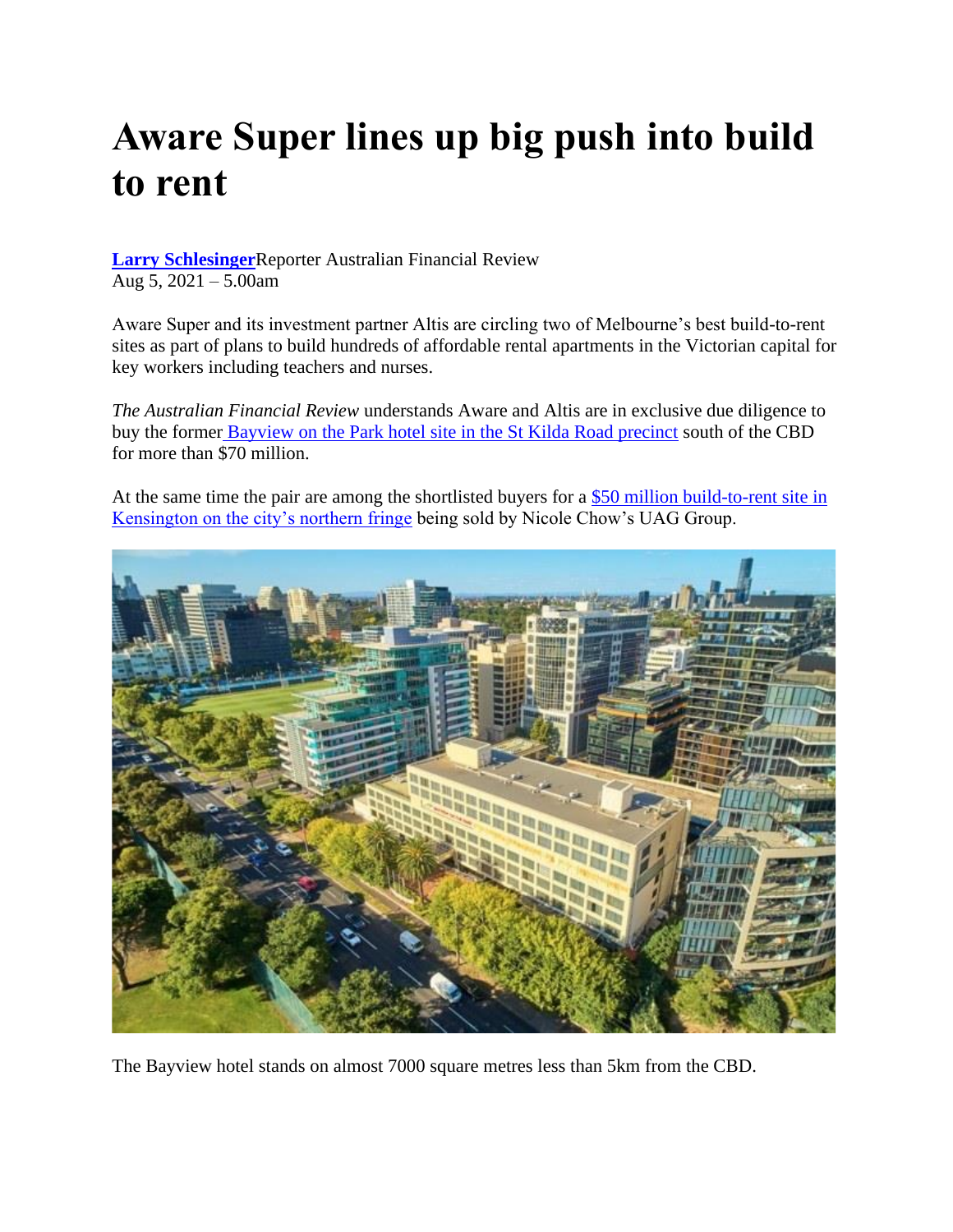A spokeswoman for Aware Super declined to comment on its interests in the two sites, while an Altis representative said the fund manager did not comment on its investment mandates.

Aware, which manages \$140 billion of savings on behalf of more than 1 million members – many of them essential workers – already owns six affordable housing assets in Sydney, two in Melbourne and one in Perth. It bills itself as the country's biggest developer of affordable housing.

Its focus is on offering quality rental accommodation to essential workers such as teachers, nurses, police and aged care staff at 20 per cent discounts to market rates, whilst generating solid returns for its members.

"Over the past three years we have committed more than \$800 million nationally in essential worker affordable housing assets, either by purchasing excess stock from developers, underwriting planned developments or developing our own build-to-rent projects," said Damien Webb, head of income and real assets at Aware Super,

"We have been involved in several successful build-to-rent projects in the US and, while more difficult in Australia, we have been able to secure some attractive returns from this asset class.

"Our focus is on finding assets close to important urban infrastructure including schools, hospitals, transport and shops to ensure essential workers can live close to where they work and reduce commuting time."

Sydney-based Altis Property Partners is already partnering with Aware on a \$300 million housing development in Liverpool in Greater Western Sydney [as well as on industrial projects.](https://www.afr.com/link/follow-20180101-p57gvq) Last July, it hired former CBRE institutional investments specialist Neva Courts as director of its Melbourne real estate business.